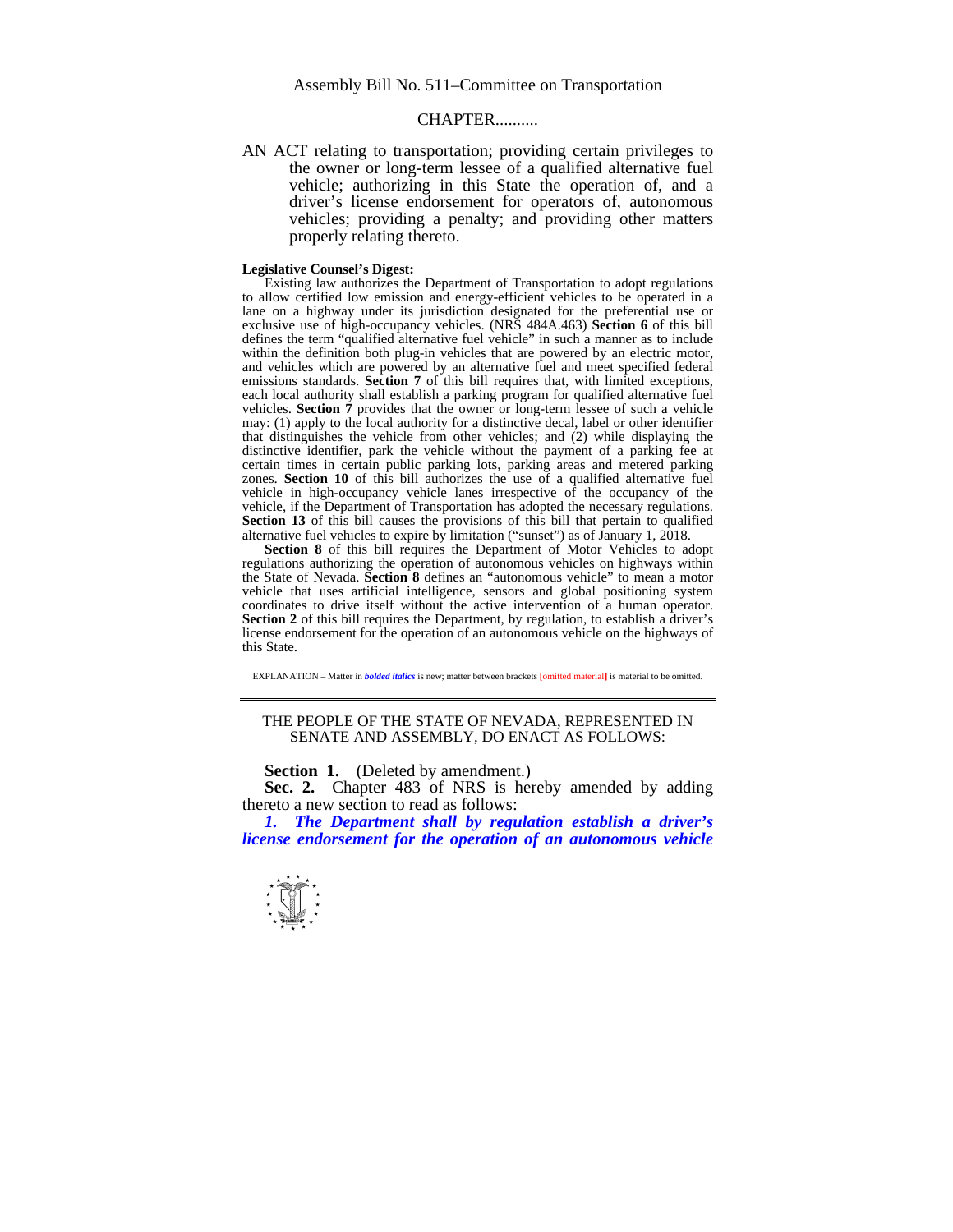*on the highways of this State. The driver's license endorsement described in this subsection must, in its restrictions or lack thereof, recognize the fact that a person is not required to actively drive an autonomous vehicle.* 

 *2. As used in this section, "autonomous vehicle" has the meaning ascribed to it in section 8 of this act.* 

 **Sec. 3.** NRS 483.230 is hereby amended to read as follows:

 483.230 1. Except persons expressly exempted in NRS 483.010 to 483.630, inclusive, *and section 2 of this act,* a person shall not drive any motor vehicle upon a highway in this State unless such person has a valid license as a driver under the provisions of NRS 483.010 to 483.630, inclusive, *and section 2 of this act* for the type or class of vehicle being driven.

 2. Any person licensed as a driver under the provisions of NRS 483.010 to 483.630, inclusive, *and section 2 of this act* may exercise the privilege thereby granted upon all streets and highways of this State and shall not be required to obtain any other license to exercise such privilege by any county, municipal or local board or body having authority to adopt local police regulations.

 3. Except persons expressly exempted in NRS 483.010 to 483.630, inclusive, *and section 2 of this act,* a person shall not steer or exercise any degree of physical control of a vehicle being towed by a motor vehicle upon a highway unless such person has a license to drive the type or class of vehicle being towed.

 4. A person shall not receive a driver's license until the person surrenders to the Department all valid licenses in his or her possession issued to the person by this or any other jurisdiction. Surrendered licenses issued by another jurisdiction shall be returned by the Department to such jurisdiction. A person shall not have more than one valid driver's license.

 **Sec. 4.** NRS 483.620 is hereby amended to read as follows:

 483.620 It is a misdemeanor for any person to violate any of the provisions of NRS 483.010 to 483.630, inclusive, *and section 2 of this act* unless such violation is, by NRS 483.010 to 483.630, inclusive, *and section 2 of this act* or other law of this State, declared to be a felony.

**Sec. 5.** Chapter 484A of NRS is hereby amended by adding thereto the provisions set forth as sections 5.3 to 8, inclusive, of this act.

 **Sec. 5.3.** *"Original equipment manufacturer" means the original manufacturer of a new vehicle or engine, or relating to the vehicle or engine in its original, certified configuration.* 

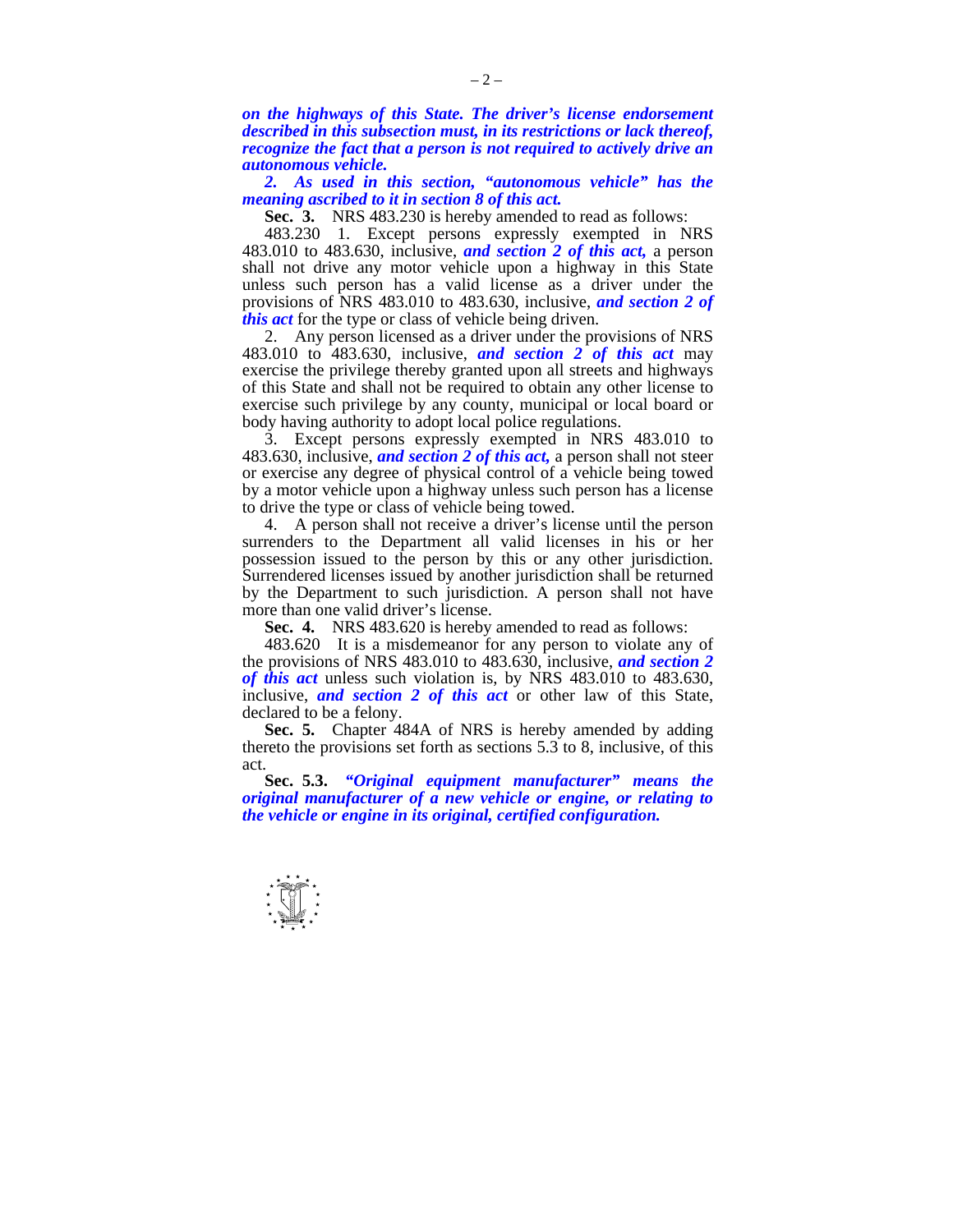**Sec. 5.7.** *"Qualified alternative fuel" means compressed natural gas, hydrogen or propane.* 

 **Sec. 6.** *"Qualified alternative fuel vehicle" means a motor vehicle that:* 

*1. Is equipped with four wheels;* 

 *2. Is made by:* 

*(a) An original equipment manufacturer; or* 

 *(b) A qualified vehicle modifier of alternative fuel vehicles;* 

 *3. Is manufactured primarily for use on public streets, roads and highways;* 

 *4. Has a manufacturer's gross vehicle weight rating of less than 8,500 pounds;* 

 *5. Can maintain a maximum rate of speed of at least 70 miles per hour; and* 

 *6. Is propelled:* 

 *(a) To a significant extent by an electric motor which draws electricity from a battery that:* 

 *(1) Has a capacity of not less than 4 kilowatt hours; and* 

 *(2) Can be recharged from a source of electricity that is external to the vehicle; or* 

 *(b) Solely by a qualified alternative fuel, and meets or exceeds the federal Tier 2 bin 2 exhaust emission standard, as set forth in 40 C.F.R. § 86.1811-04.* 

 **Sec. 6.5.** *"Qualified vehicle modifier of alternative fuel vehicles" means a manufacturer directly authorized by an original equipment manufacturer to modify a vehicle produced by an original equipment manufacturer to run on a qualified alternative fuel.* 

 **Sec. 7.** *1. Except as otherwise provided in subsection 6, a local authority that has within its jurisdiction a public metered parking zone, parking lot or parking area for the use of which a fee is charged, shall by ordinance establish a parking program for qualified alternative fuel vehicles pursuant to this section.* 

 *2. Upon the application of the owner or long-term lessee of a qualified alternative fuel vehicle, the local authority or its designee shall issue to the owner or long-term lessee a distinctive decal, label or other identifier that clearly distinguishes the qualified alternative fuel vehicle from other vehicles.* 

 *3. The board of county commissioners or the governing body of the city may charge a fee for the distinctive decal, label or other identifier issued pursuant to subsection 2 in an amount not to exceed \$10 annually.* 

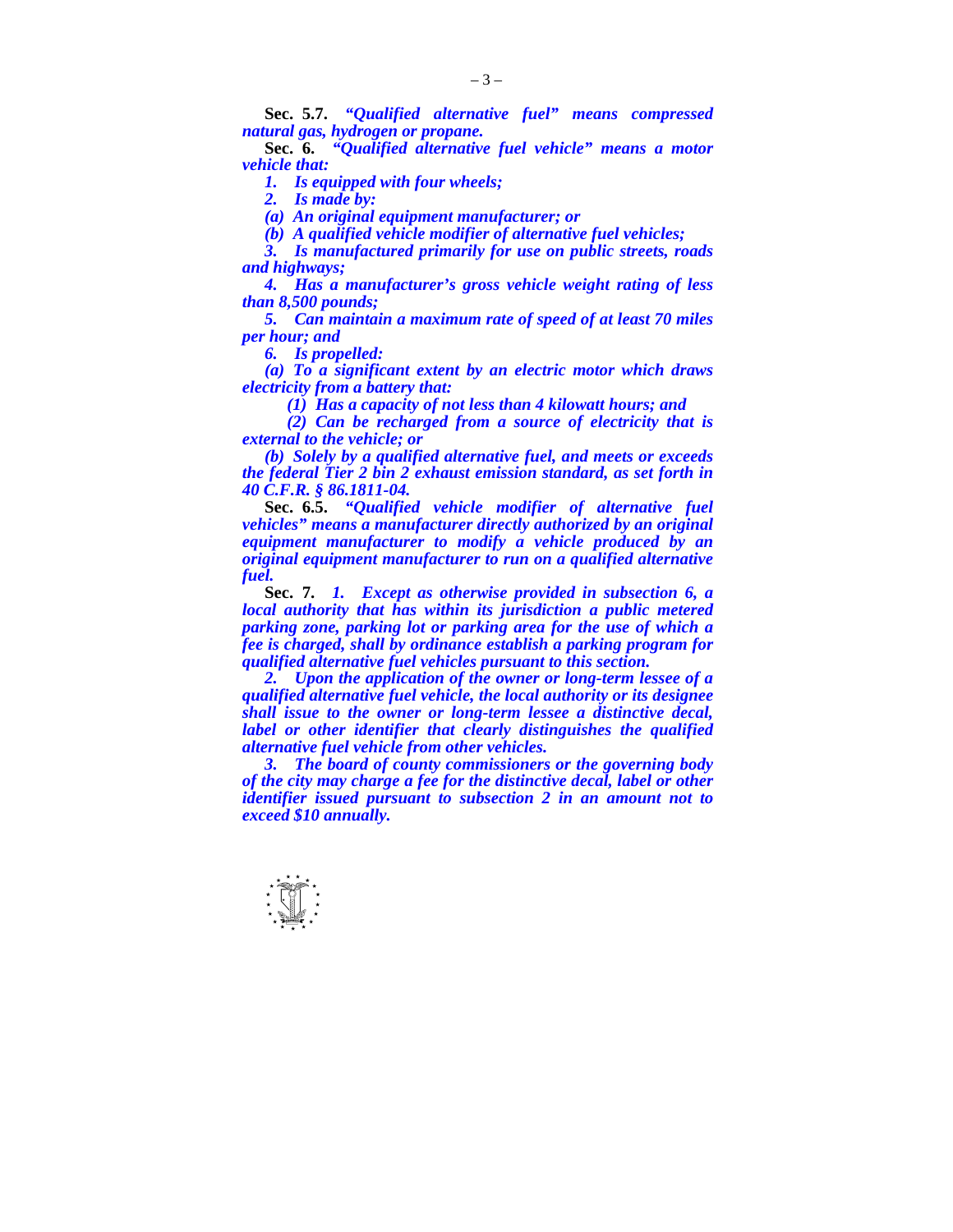*4. Except as otherwise provided in subsection 5, the driver of a qualified alternative fuel vehicle displaying the distinctive decal, label or other identifier issued pursuant to subsection 2 may:* 

 *(a) Stop, stand or park the qualified alternative fuel vehicle in any public metered parking zone within the jurisdiction of the local authority without depositing a coin of United States currency of the designated denomination, or making payment using another acceptable method of payment, in the applicable parking meter; and* 

 *(b) Stop, stand or park the qualified alternative fuel vehicle in any public parking lot or parking area within the jurisdiction of the local authority without paying a parking fee.* 

 *5. In addition to the requirements set forth in this section, the local authority may by ordinance establish such other requirements as it determines necessary for the parking program for qualified alternative fuel vehicles, including, without limitation:* 

 *(a) Requiring that the driver of a qualified alternative fuel vehicle comply with any limits on the amount of time for stopping, standing or parking imposed on other drivers; and* 

 *(b) Requiring that the driver of a qualified alternative fuel vehicle pay applicable parking fees during certain special events or activities designated by the local authority, regardless of whether the vehicle displays a distinctive decal, label or other identifier issued pursuant to subsection 2.* 

 *6. The provisions of this section do not apply to any public metered parking zone, parking lot or parking area of an airport.* 

 **Sec. 8.** *1. The Department shall adopt regulations authorizing the operation of autonomous vehicles on highways within the State of Nevada.* 

 *2. The regulations required to be adopted by subsection 1 must:* 

 *(a) Set forth requirements that an autonomous vehicle must meet before it may be operated on a highway within this State;* 

 *(b) Set forth requirements for the insurance that is required to test or operate an autonomous vehicle on a highway within this State;* 

 *(c) Establish minimum safety standards for autonomous vehicles and their operation;* 

 *(d) Provide for the testing of autonomous vehicles;* 

 *(e) Restrict the testing of autonomous vehicles to specified geographic areas; and* 

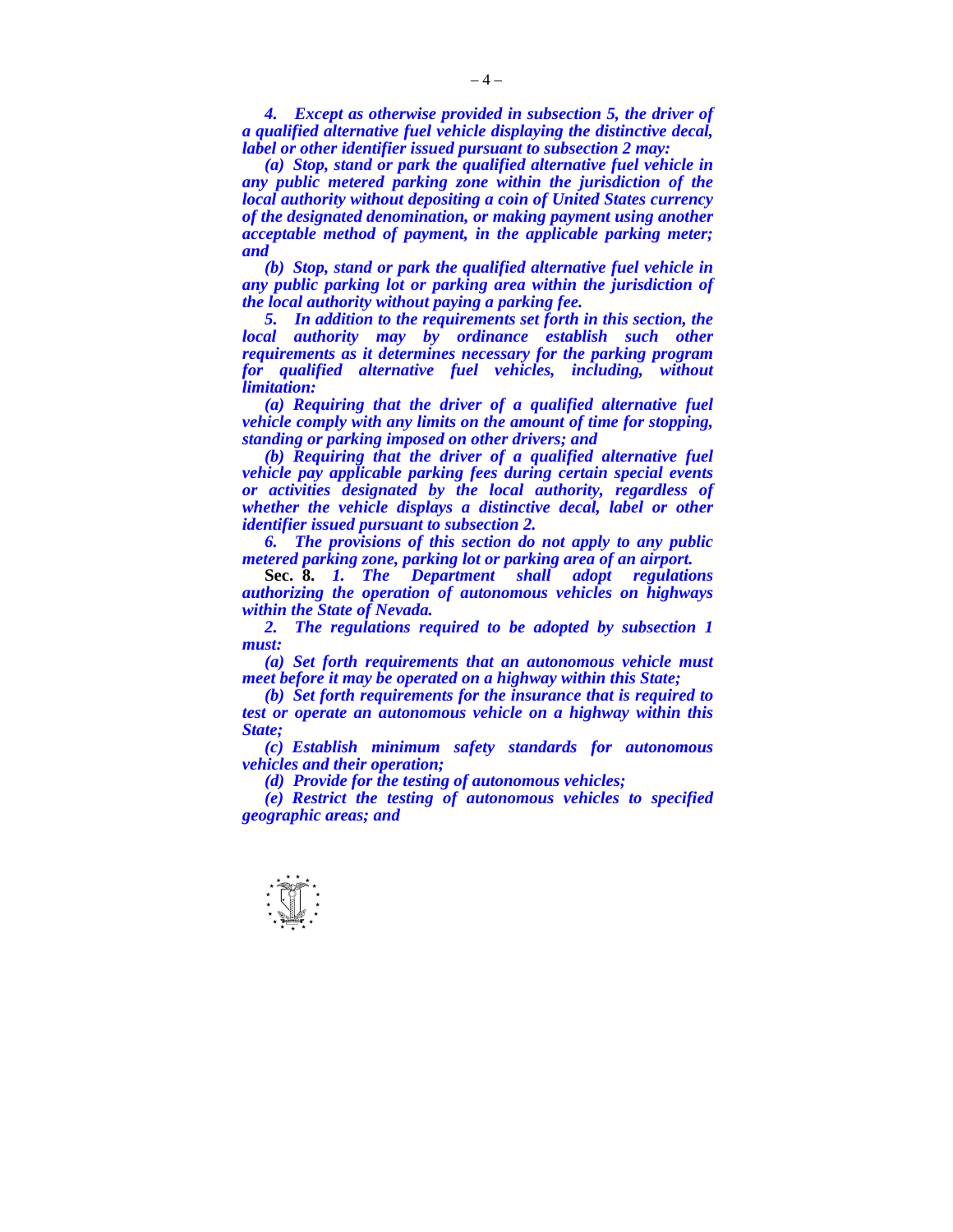*(f) Set forth such other requirements as the Department determines to be necessary.* 

 *3. As used in this section:* 

 *(a) "Artificial intelligence" means the use of computers and related equipment to enable a machine to duplicate or mimic the behavior of human beings.* 

 *(b) "Autonomous vehicle" means a motor vehicle that uses artificial intelligence, sensors and global positioning system coordinates to drive itself without the active intervention of a human operator.* 

 *(c) "Sensors" includes, without limitation, cameras, lasers and radar.* 

 **Sec. 9.** NRS 484A.010 is hereby amended to read as follows:

 484A.010 As used in chapters 484A to 484E, inclusive, of NRS, unless the context otherwise requires, the words and terms defined in NRS 484A.015 to 484A.320, inclusive, *and sections 5.3 to 6.5, inclusive, of this act* have the meanings ascribed to them in those sections.

 **Sec. 10.** NRS 484A.463 is hereby amended to read as follows:

 484A.463 1. To the extent not inconsistent with federal law, the Department of Transportation may, in consultation with the Federal Highway Administration and the United States Environmental Protection Agency, adopt regulations establishing a program to allow a vehicle that is certified by the Administrator of the United States Environmental Protection Agency as a low emission and energy-efficient vehicle to be operated in a lane that is designated for the use of high-occupancy vehicles pursuant to NRS 484A.460.

 2. As used in this section, "low emission and energy-efficient vehicle" has the meaning ascribed to it in 23 U.S.C. § 166(f)(3). *The term includes, without limitation, a qualified alternative fuel vehicle.* 

**Sec. 11.** NRS 484B.523 is hereby amended to read as follows:

 484B.523 1. **[**When**]** *Except as otherwise provided in section 7 of this act, when* parking meters are erected by any local authority pursuant to an adopted ordinance giving notice thereof, it is unlawful for any person to stop, stand or park a vehicle in any metered parking zone for a period of time longer than designated by such parking meters upon a deposit of a coin of United States currency of the designated denomination.

 2. Every vehicle shall be parked wholly within the metered parking space for which the meter shows parking privilege has been granted.